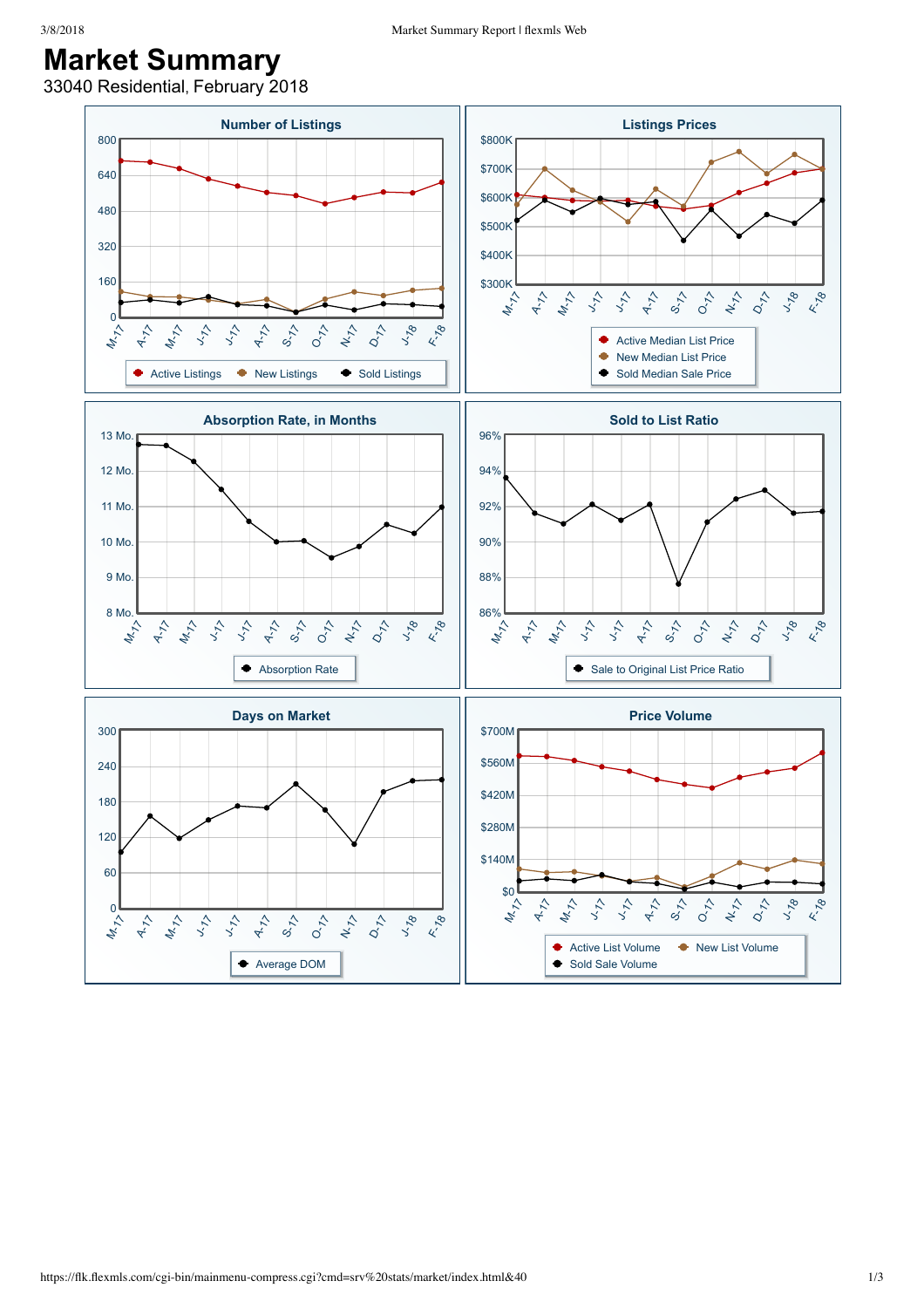| <b>Summary Statistics</b> |           |           |          |                 |                 |          |
|---------------------------|-----------|-----------|----------|-----------------|-----------------|----------|
|                           | Feb-18    | Feb-17    | $%$ Chg  | <b>2018 YTD</b> | <b>2017 YTD</b> | % Chg    |
| <b>Absorption Rate</b>    | 10.97     | 12.21     | $-10.16$ | 10.6            | 11.66           | $-9.09$  |
| Average List Price        | \$993.409 | \$824.297 | 20.52    | \$967.784       | \$802.537       | 20.59    |
| l Median List Price       | \$699,000 | \$599,000 | 16.69    | \$697.000       | \$579,000       | 20.38    |
| Average Sale Price        | \$682.381 | \$688,390 | $-0.87$  | \$700.240       | \$802.688       | $-12.76$ |
| Median Sale Price         | \$590,000 | \$515,000 | 14.56    | \$525,000       | \$610,000       | $-13.93$ |
| Average DOM               | 217       | 122       | 77.87    | 216             | 136             | 58.82    |
| Median DOM                | 138       | 57        | 142.11   | 78              | 64              | 21.88    |

| <b>Sold Listings</b> |                   |                |          |                     |                |          | <b>Pending Listings</b> |                |                   |          |                     |                |          |  |
|----------------------|-------------------|----------------|----------|---------------------|----------------|----------|-------------------------|----------------|-------------------|----------|---------------------|----------------|----------|--|
|                      | <b>This Month</b> |                |          | <b>Year to Date</b> |                |          |                         |                | <b>This Month</b> |          | <b>Year to Date</b> |                |          |  |
|                      | 2018              | 2017           | % Chg    | 2018                | 2017           | % Chg    |                         | 2018           | 2017              | % Chg    | 2018                | 2017           | % Chg    |  |
| 0-99.999             | 4                 | 1              | 300.0    | 8                   | $\overline{2}$ | 300.0    | 0-99.999                | 2              | 0                 | N/A      | 5                   | 3              | 66.7     |  |
| 100,000-149,999      | $\mathbf 0$       | $\mathbf 0$    | 0.0      | 1                   | $\mathbf 0$    | N/A      | 100,000-149,999         | 0              | 0                 | 0.0      | 1                   | $\mathbf{1}$   | 0.0      |  |
| 150,000-199,999      | $\overline{2}$    | $\Omega$       | N/A      | 3                   | 0              | N/A      | 150,000-199,999         | 0              | $\mathbf{1}$      | $-100.0$ | $\mathbf{1}$        | $\mathbf{1}$   | 0.0      |  |
| 200,000-249,999      | $\mathbf{1}$      | $\Omega$       | N/A      | $\overline{c}$      | $\overline{2}$ | 0.0      | 200,000-249,999         | 4              | 1                 | 300.0    | 6                   | $\mathbf{1}$   | 500.0    |  |
| 250,000-299,999      | $\mathbf 0$       | $\mathbf 0$    | 0.0      | 2                   | $\mathbf{1}$   | 100.0    | 250,000-299,999         | 0              | 1                 | $-100.0$ | 1                   | 3              | $-66.7$  |  |
| 300,000-349,999      | $\overline{2}$    | $\overline{2}$ | 0.0      | 5                   | $\overline{2}$ | 150.0    | 300,000-349,999         | 1              | 4                 | $-75.0$  | 3                   | 4              | $-25.0$  |  |
| 350.000-399.999      | 3                 | 6              | $-50.0$  | $\overline{7}$      | $\overline{7}$ | 0.0      | 350,000-399,999         | 3              | 5                 | $-40.0$  | 9                   | 10             | $-10.0$  |  |
| 400,000-449,999      | 3                 | 4              | $-25.0$  | 8                   | 5              | 60.0     | 400,000-449,999         | 1              | 3                 | $-66.7$  | 4                   | 6              | $-33.3$  |  |
| 450,000-499,999      | $\overline{4}$    | 6              | $-33.3$  | 8                   | 9              | $-11.1$  | 450,000-499,999         | 4              | 8                 | $-50.0$  | 8                   | 13             | $-38.5$  |  |
| 500.000-549.999      | 3                 | 6              | $-50.0$  | 9                   | 11             | $-18.2$  | 500.000-549.999         | $\overline{2}$ | 4                 | $-50.0$  | 4                   | 8              | $-50.0$  |  |
| 550,000-599,999      | $\overline{2}$    | 1              | 100.0    | 3                   | 5              | $-40.0$  | 550,000-599,999         | 3              | 4                 | $-25.0$  | 5                   | 9              | $-44.4$  |  |
| 600,000-649,999      | 6                 | 3              | 100.0    | $\overline{7}$      | $\overline{7}$ | 0.0      | 600,000-649,999         | 3              | 4                 | $-25.0$  | 4                   | 5              | $-20.0$  |  |
| 650,000-699,999      | 1                 | $\mathbf{1}$   | 0.0      | 4                   | 6              | $-33.3$  | 650,000-699,999         | 0              | 2                 | $-100.0$ | 1                   | 4              | $-75.0$  |  |
| 700,000-749,999      | 3                 | $\overline{2}$ | 50.0     | 6                   | 3              | 100.0    | 700,000-749,999         | 0              | $\mathbf{1}$      | $-100.0$ | $\mathbf 0$         | $\overline{4}$ | $-100.0$ |  |
| 750,000-799,999      | $\mathbf{1}$      | $\mathbf{1}$   | 0.0      | 3                   | 5              | $-40.0$  | 750,000-799,999         | 4              | 6                 | $-33.3$  | 11                  | $\overline{7}$ | 57.1     |  |
| 800,000-849,999      | $\mathbf 0$       | $\mathbf 0$    | 0.0      | $\overline{2}$      | 1              | 100.0    | 800,000-849,999         | 0              | $\mathbf{1}$      | $-100.0$ | 0                   | $\mathbf{1}$   | $-100.0$ |  |
| 850,000-899,999      | 3                 | 3              | 0.0      | 4                   | 5              | $-20.0$  | 850,000-899,999         | 1              | 1                 | 0.0      | 3                   | 5              | $-40.0$  |  |
| 900,000-949,999      | 1                 | $\mathbf{1}$   | 0.0      | $\overline{2}$      | 3              | $-33.3$  | 900,000-949,999         | 0              | 1                 | $-100.0$ | 0                   | $\overline{2}$ | $-100.0$ |  |
| 950,000-999,999      | 1                 | $\overline{2}$ | $-50.0$  | 1                   | 3              | $-66.7$  | 950,000-999,999         | 2              | 0                 | N/A      | 3                   | $\mathbf 0$    | N/A      |  |
| 1,000,000-1,099,999  | $\mathbf{1}$      | $\mathbf{1}$   | 0.0      | $\overline{2}$      | 3              | $-33.3$  | 1,000,000-1,099,999     | 1              | 0                 | N/A      | 1                   | $\overline{2}$ | $-50.0$  |  |
| 1,100,000-1,199,999  | $\mathbf{0}$      | $\mathbf{1}$   | $-100.0$ | 3                   | 1              | 200.0    | 1,100,000-1,199,999     | $\overline{c}$ | 1                 | 100.0    | 6                   | $\overline{2}$ | 200.0    |  |
| 1,200,000-1,299,999  | $\mathbf{1}$      | $\mathbf 0$    | N/A      | 1                   | $\overline{2}$ | $-50.0$  | 1,200,000-1,299,999     | 3              | $\overline{2}$    | 50.0     | 5                   | 5              | 0.0      |  |
| 1,300,000-1,399,999  | $\overline{2}$    | $\mathbf 0$    | N/A      | $\overline{2}$      | $\mathbf{1}$   | 100.0    | 1,300,000-1,399,999     | 1              | 1                 | 0.0      | 1                   | $\mathbf{1}$   | 0.0      |  |
| 1,400,000-1,499,999  | $\Omega$          | $\Omega$       | 0.0      | 1                   | $\Omega$       | N/A      | 1,400,000-1,499,999     | 1              | $\overline{2}$    | $-50.0$  | 2                   | $\overline{2}$ | 0.0      |  |
| 1,500,000-1,599,999  | $\mathbf{0}$      | $\mathbf 0$    | 0.0      | 0                   | $\Omega$       | 0.0      | 1,500,000-1,599,999     | 0              | 0                 | 0.0      | 0                   | $\mathbf 0$    | 0.0      |  |
| 1,600,000-1,699,999  | 1                 | $\overline{c}$ | $-50.0$  | $\overline{2}$      | 3              | $-33.3$  | 1,600,000-1,699,999     | 0              | 1                 | $-100.0$ | $\overline{c}$      | $\mathbf{1}$   | 100.0    |  |
| 1,700,000-1,799,999  | $\Omega$          | $\Omega$       | 0.0      | $\overline{2}$      | $\Omega$       | N/A      | 1,700,000-1,799,999     | 1              | 1                 | 0.0      | 2                   | $\overline{2}$ | 0.0      |  |
| 1,800,000-1,899,999  | $\mathbf 0$       | $\mathbf 0$    | 0.0      | 1                   | $\mathbf 0$    | N/A      | 1,800,000-1,899,999     | 0              | $\mathbf 0$       | 0.0      | $\mathbf 0$         | $\mathbf 0$    | 0.0      |  |
| 1,900,000-1,999,999  | $\mathbf{0}$      | $\Omega$       | 0.0      | 0                   | $\mathbf{0}$   | 0.0      | 1,900,000-1,999,999     | 0              | 0                 | 0.0      | $\mathbf 0$         | $\Omega$       | 0.0      |  |
| 2,000,000-2,249,999  | $\Omega$          | $\Omega$       | 0.0      | 0                   | $\Omega$       | 0.0      | 2,000,000-2,249,999     | 1              | 0                 | N/A      | 2                   | $\Omega$       | N/A      |  |
| 2,250,000-2,499,999  | 1                 | $\mathbf 0$    | N/A      | 1                   | $\mathbf 0$    | N/A      | 2,250,000-2,499,999     | 3              | 0                 | N/A      | 3                   | $\mathbf 0$    | N/A      |  |
| 2,500,000-2,749,999  | $\Omega$          | $\Omega$       | 0.0      | 0                   | $\mathbf{0}$   | 0.0      | 2,500,000-2,749,999     | 0              | $\mathbf{1}$      | $-100.0$ | 0                   | 1              | $-100.0$ |  |
| 2,750,000-2,999,999  | $\Omega$          | $\mathbf 0$    | 0.0      | 0                   | $\mathbf{1}$   | $-100.0$ | 2,750,000-2,999,999     | 0              | 0                 | 0.0      | 0                   | $\mathbf{1}$   | $-100.0$ |  |
| 3,000,000-3,249,999  | $\mathbf{1}$      | $\mathbf 0$    | N/A      | 1                   | $\mathbf 0$    | N/A      | 3,000,000-3,249,999     | 0              | 0                 | 0.0      | 0                   | $\mathbf 0$    | 0.0      |  |
| 3,250,000-3,499,999  | $\mathbf 0$       | $\mathbf{1}$   | $-100.0$ | 0                   | $\mathbf{1}$   | $-100.0$ | 3,250,000-3,499,999     | 1              | 0                 | N/A      | 1                   | $\mathbf 0$    | N/A      |  |
| 3,500,000-3,749,999  | $\Omega$          | $\Omega$       | 0.0      | $\Omega$            | $\Omega$       | 0.0      | 3,500,000-3,749,999     | 0              | 0                 | 0.0      | 1                   | $\Omega$       | N/A      |  |
| 3,750,000-3,999,999  | $\Omega$          | $\mathbf 0$    | 0.0      | 0                   | $\mathbf 0$    | 0.0      | 3,750,000-3,999,999     | 0              | 0                 | 0.0      | 0                   | $\Omega$       | 0.0      |  |
| 4,000,000-4,249,999  | $\mathbf{0}$      | $\Omega$       | 0.0      | $\mathbf{0}$        | $\Omega$       | 0.0      | 4,000,000-4,249,999     | 0              | 0                 | 0.0      | 0                   | $\Omega$       | 0.0      |  |
| 4,250,000-4,499,999  | $\mathbf 0$       | $\mathbf 0$    | 0.0      | 0                   | 0              | 0.0      | 4,250,000-4,499,999     | 0              | 1                 | $-100.0$ | 0                   | $\mathbf{1}$   | $-100.0$ |  |
| 4,500,000-4,749,999  | $\mathbf 0$       | $\mathbf 0$    | 0.0      | 0                   | $\mathbf{1}$   | $-100.0$ | 4,500,000-4,749,999     | 0              | $\mathbf 0$       | 0.0      | $\mathbf 0$         | $\mathbf 0$    | 0.0      |  |
| 4,750,000-4,999,999  | $\mathbf{0}$      | $\Omega$       | 0.0      | $\mathbf{0}$        | $\mathbf{0}$   | 0.0      | 4,750,000-4,999,999     | 0              | $\Omega$          | 0.0      | 0                   | $\Omega$       | 0.0      |  |
| 5,000,000+           | $\mathbf 0$       | 0              | 0.0      | 1                   | $\mathbf{1}$   | 0.0      | 5,000,000+              | 0              | 1                 | $-100.0$ | 1                   | $\mathbf{1}$   | 0.0      |  |
| <b>Totals</b>        | 47                | 44             | 6.8      | 102                 | 91             | 12.1     | <b>Totals</b>           | 44             | 58                | $-24.1$  | 96                  | 106            | $-9.4$   |  |